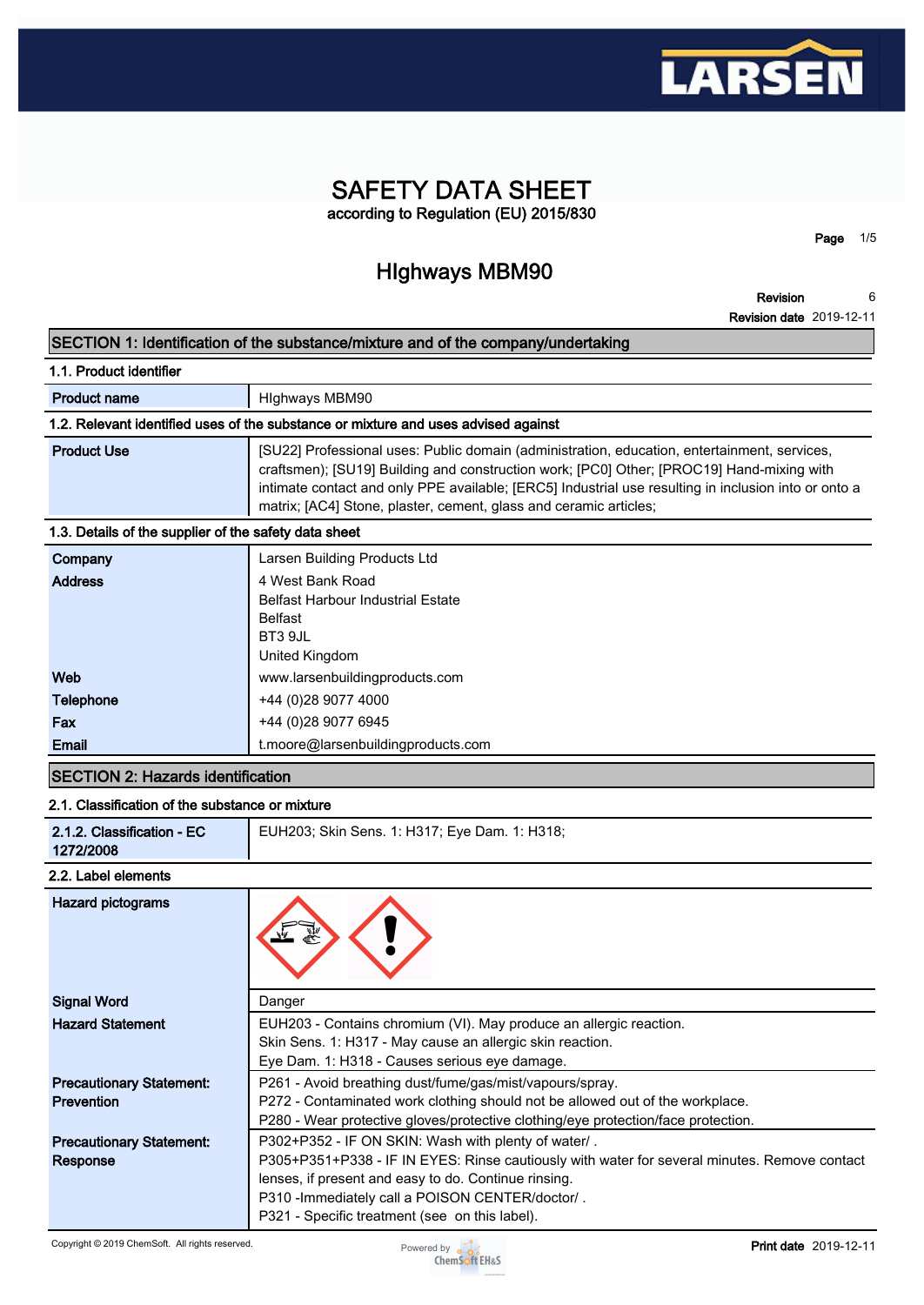# **2.2. Label elements P333+P313 - If skin irritation or rash occurs: Get medical advice/attention. Precautionary Statement: Disposal P501 - Dispose of contents/container to**

## **SECTION 3: Composition/information on ingredients**

#### **3.2. Mixtures**

## **EC 1272/2008**

| <b>Chemical Name</b>                               | Index No. | CAS No.    | EC No.    | <b>REACH Registration</b><br><b>Number</b> | Conc.<br>$(\%w/w)$ | Classification                                                                    |
|----------------------------------------------------|-----------|------------|-----------|--------------------------------------------|--------------------|-----------------------------------------------------------------------------------|
| Silica Sand (<1% Respirable<br>Quartz)             |           | 14808-60-7 | 238-878-4 |                                            |                    | Acute Tox. 4: H332; STOT<br>RE 2: H373:                                           |
| Calcium Sulphate Hemihydrate<br>(Plaster of Paris) |           | 26499-65-0 | 231-900-3 |                                            |                    |                                                                                   |
| <b>Portland Cement</b>                             |           | 65997-15-1 | 266-043-4 |                                            |                    | Skin Irrit. 2: H315; Skin Sens.<br>1: H317; Eye Dam. 1: H318;<br>STOT SE 3: H335: |

#### **SECTION 4: First aid measures**

#### **4.1. Description of first aid measures**

| Inhalation          | Irritating to respiratory system. Inhalation may cause coughing, tightness of the chest and irritation<br>of the respiratory system. Move the exposed person to fresh air. Seek medical attention. |
|---------------------|----------------------------------------------------------------------------------------------------------------------------------------------------------------------------------------------------|
| Eye contact         | Irritating to eyes. Rinse immediately with plenty of water for 15 minutes holding the eyelids open.<br>Seek medical attention if irritation or symptoms persist.                                   |
| <b>Skin contact</b> | Irritating to skin. Wash off immediately with plenty of soap and water. Remove contaminated<br>clothing. Seek medical attention if irritation or symptoms persist.                                 |
| Ingestion           | Ingestion may cause nausea and vomiting. Seek medical attention if irritation or symptoms persist.<br>DO NOT INDUCE VOMITING.                                                                      |

#### **SECTION 5: Firefighting measures**

#### **5.1. Extinguishing media**

**Carbon oxides.**

#### **5.2. Special hazards arising from the substance or mixture**

**Burning produces irritating, toxic and obnoxious fumes.**

#### **5.3. Advice for firefighters**

**Wear suitable respiratory equipment when necessary.**

#### **SECTION 6: Accidental release measures**

#### **6.1. Personal precautions, protective equipment and emergency procedures**

**Avoid raising dust. Ensure adequate ventilation of the working area. Wear suitable protective equipment.**

#### **6.2. Environmental precautions**

**Do not allow product to enter drains. Prevent further spillage if safe.**

# **6.3. Methods and material for containment and cleaning up**

**Sweep up. Transfer to suitable, labelled containers for disposal. Clean spillage area thoroughly with plenty of water.**

## **SECTION 7: Handling and storage**

#### **7.1. Precautions for safe handling**

**Avoid contact with eyes and skin. Ensure adequate ventilation of the working area. Adopt best Manual Handling considerations when handling, carrying and dispensing.**

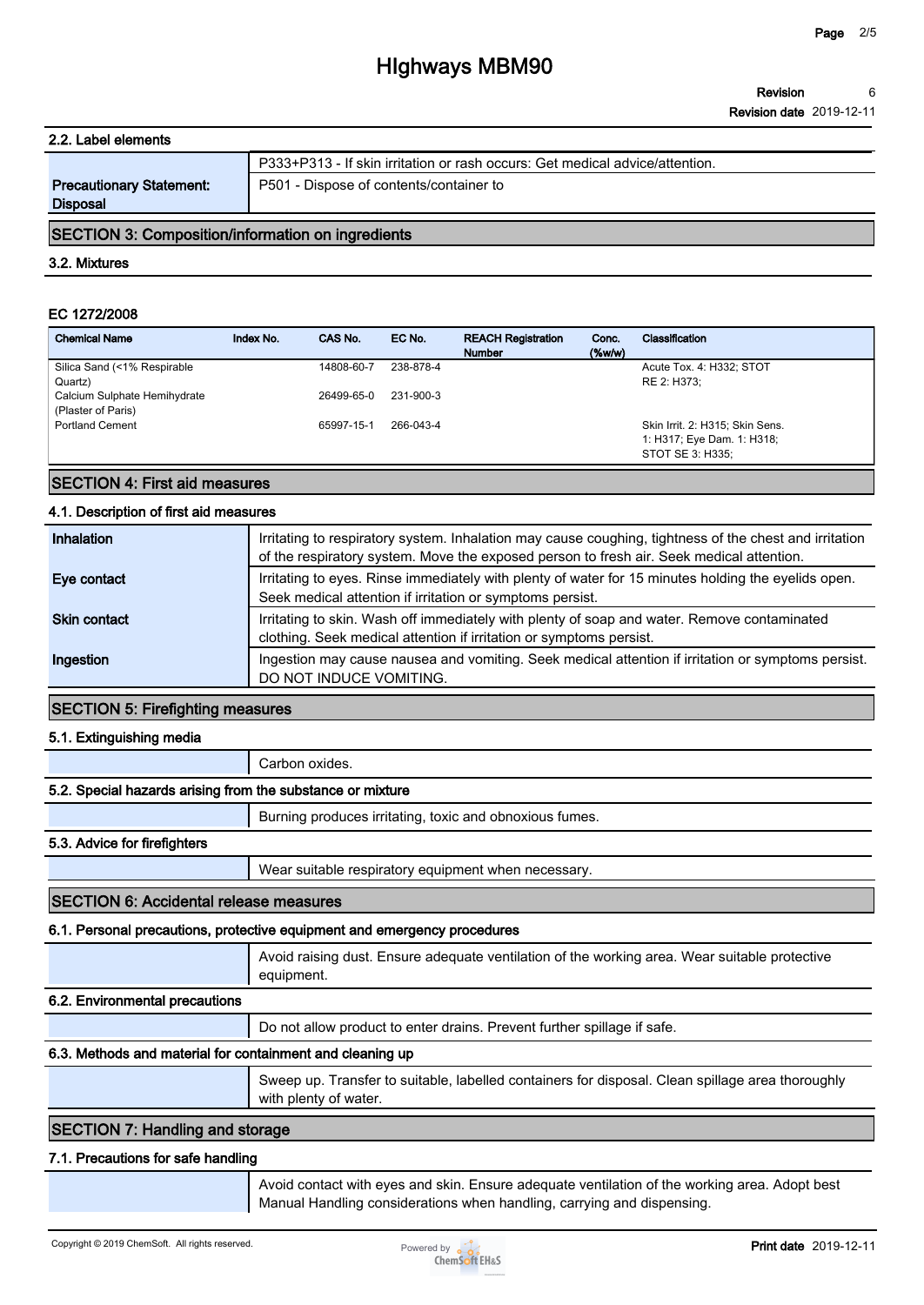# **7.2. Conditions for safe storage, including any incompatibilities**

**Keep in a cool, dry, well ventilated area. Keep containers tightly closed. Store in correctly labelled containers.**

# **SECTION 8: Exposure controls/personal protection**

### **8.1. Control parameters**

#### **8.1.1. Exposure Limit Values**

| <b>Calcium Sulphate Hemihydrate</b><br>(Plaster of Paris) | WEL 8-hr limit ppm: -                              | WEL 8-hr limit mg/m3: -                            |
|-----------------------------------------------------------|----------------------------------------------------|----------------------------------------------------|
|                                                           | WEL 15 min limit ppm: -                            | WEL 15 min limit mg/m3: -                          |
|                                                           | WEL 8-hr limit mg/m3 total 10<br>inhalable dust:   | WEL 15 min limit mg/m3 total -<br>inhalable dust:  |
|                                                           | WEL 8-hr limit mg/m3 total 4<br>respirable dust:   | WEL 15 min limit mg/m3 total -<br>respirable dust: |
| <b>Portland Cement</b>                                    | WEL 8-hr limit ppm: -                              | WEL 8-hr limit mg/m3: -                            |
|                                                           | WEL 15 min limit ppm: -                            | WEL 15 min limit mg/m3: -                          |
|                                                           | WEL 8-hr limit mg/m3 total 10<br>inhalable dust:   | WEL 15 min limit mg/m3 total -<br>inhalable dust:  |
|                                                           | WEL 8-hr limit mg/m3 total 4<br>respirable dust:   | WEL 15 min limit mg/m3 total -<br>respirable dust: |
| Silica Sand (<1% Respirable<br>Quartz)                    | WEL 8-hr limit ppm:                                | WEL 8-hr limit mg/m3: 0.1                          |
|                                                           | WEL 15 min limit ppm:                              | WEL 15 min limit mg/m3:                            |
|                                                           | WEL 8-hr limit mg/m3 total $10$<br>inhalable dust: | WEL 15 min limit mg/m3 total<br>inhalable dust:    |
|                                                           | WEL 8-hr limit mg/m3 total 4<br>respirable dust:   | WEL 15 min limit mg/m3 total<br>respirable dust:   |

### **8.2. Exposure controls**

| 8.2.1. Appropriate engineering<br>controls | Ensure adequate ventilation of the working area. |
|--------------------------------------------|--------------------------------------------------|
| 8.2.2. Individual protection<br>measures   | Wear chemical protective clothing.               |
| Eye / face protection                      | Approved safety goggles.                         |
| Skin protection -<br>Handprotection        | Chemical resistant gloves (PVC).                 |
| <b>Respiratory protection</b>              | Wear:. Suitable respiratory equipment.           |
|                                            |                                                  |

## **SECTION 9: Physical and chemical properties**

#### **9.1. Information on basic physical and chemical properties**

| <b>Appearance</b> Powder<br>Colour Grey |                                |
|-----------------------------------------|--------------------------------|
|                                         | Melting point Not applicable.  |
|                                         | Freezing Point Not applicable. |
| Initial boiling point Not applicable.   |                                |
|                                         | Solubility   Miscible in water |

# **9.2. Other information**

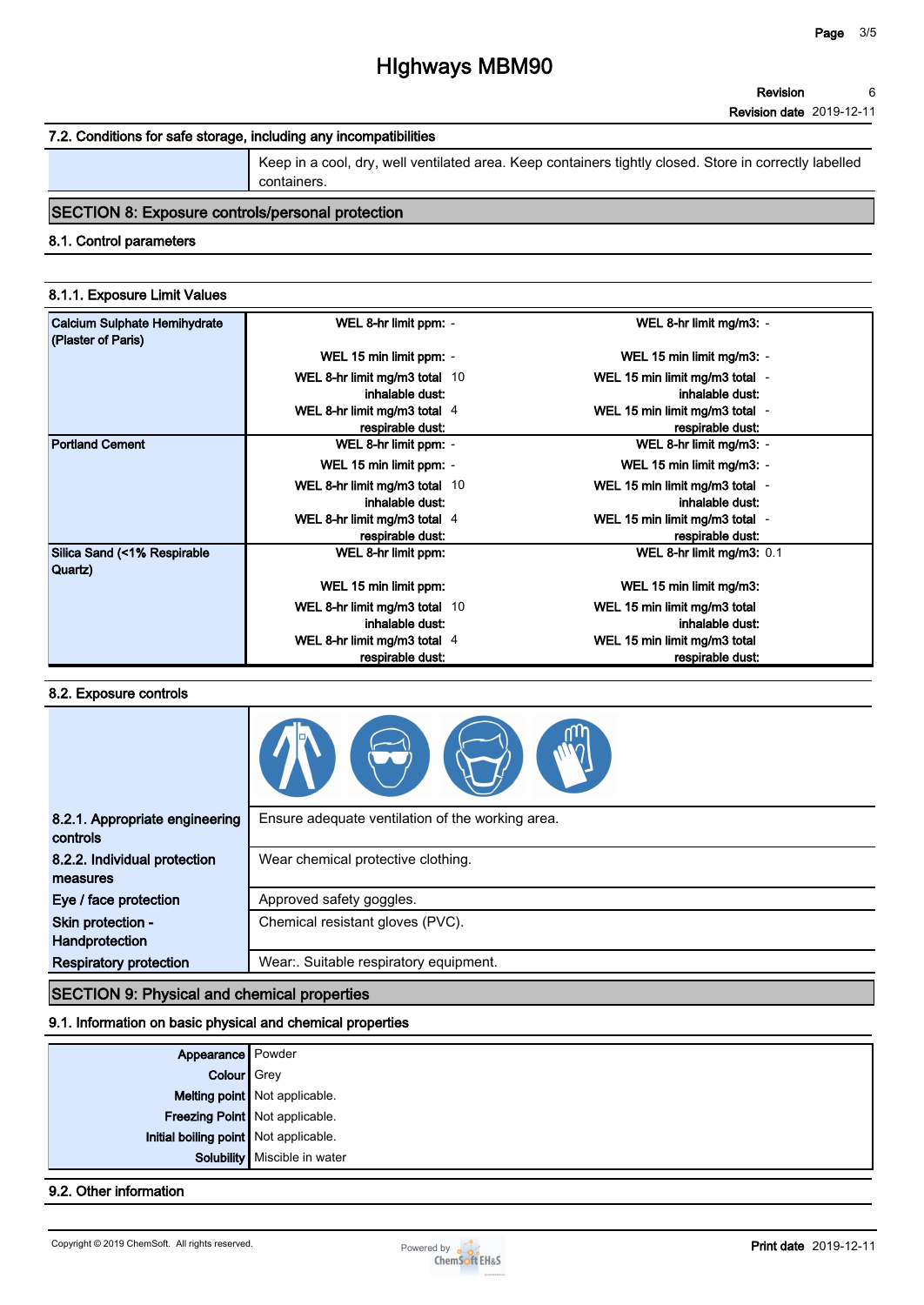| 9.2. Other information                       |                                                                                |
|----------------------------------------------|--------------------------------------------------------------------------------|
| Bulk Density $\approx 1.5$ g/cm <sup>3</sup> |                                                                                |
| <b>SECTION 10: Stability and reactivity</b>  |                                                                                |
| 10.2. Chemical stability                     |                                                                                |
|                                              | Stable under normal conditions.                                                |
| <b>SECTION 11: Toxicological information</b> |                                                                                |
| 11.1.4. Toxicological Information            |                                                                                |
|                                              | Not determined                                                                 |
| <b>SECTION 12: Ecological information</b>    |                                                                                |
| 12.1. Toxicity                               |                                                                                |
|                                              | Not determined                                                                 |
| <b>SECTION 13: Disposal considerations</b>   |                                                                                |
| <b>General information</b>                   |                                                                                |
|                                              | Dispose of in compliance with all local and national regulations.              |
| <b>SECTION 14: Transport information</b>     |                                                                                |
| 14.1. UN number                              |                                                                                |
|                                              | The product is not classified as dangerous for carriage.                       |
| 14.2. UN proper shipping name                |                                                                                |
|                                              | The product is not classified as dangerous for carriage.                       |
| 14.3. Transport hazard class(es)             |                                                                                |
|                                              | The product is not classified as dangerous for carriage.                       |
| 14.4. Packing group                          |                                                                                |
|                                              | The product is not classified as dangerous for carriage.                       |
| 14.5. Environmental hazards                  |                                                                                |
|                                              | The product is not classified as dangerous for carriage.                       |
| 14.6. Special precautions for user           |                                                                                |
|                                              | The product is not classified as dangerous for carriage.                       |
|                                              | 14.7. Transport in bulk according to Annex II of MARPOL 73/78 and the IBC Code |
| <b>Further information</b>                   | The product is not classified as dangerous for carriage.                       |
|                                              | The product is not classified as dangerous for carriage.                       |
|                                              |                                                                                |
| <b>SECTION 15: Regulatory information</b>    |                                                                                |

# **SECTION 16: Other information**

| Other information            |                                                                                      |
|------------------------------|--------------------------------------------------------------------------------------|
| Text of Hazard Statements in | Acute Tox. 4: H332 - Harmful if inhaled.                                             |
| Section 3                    | STOT RE 2: H373 - May cause damage to organs through prolonged or repeated exposure. |
|                              | Skin Irrit. 2: H315 - Causes skin irritation.                                        |
|                              | Skin Sens. 1: H317 - May cause an allergic skin reaction.                            |
|                              | Eye Dam. 1: H318 - Causes serious eye damage.                                        |